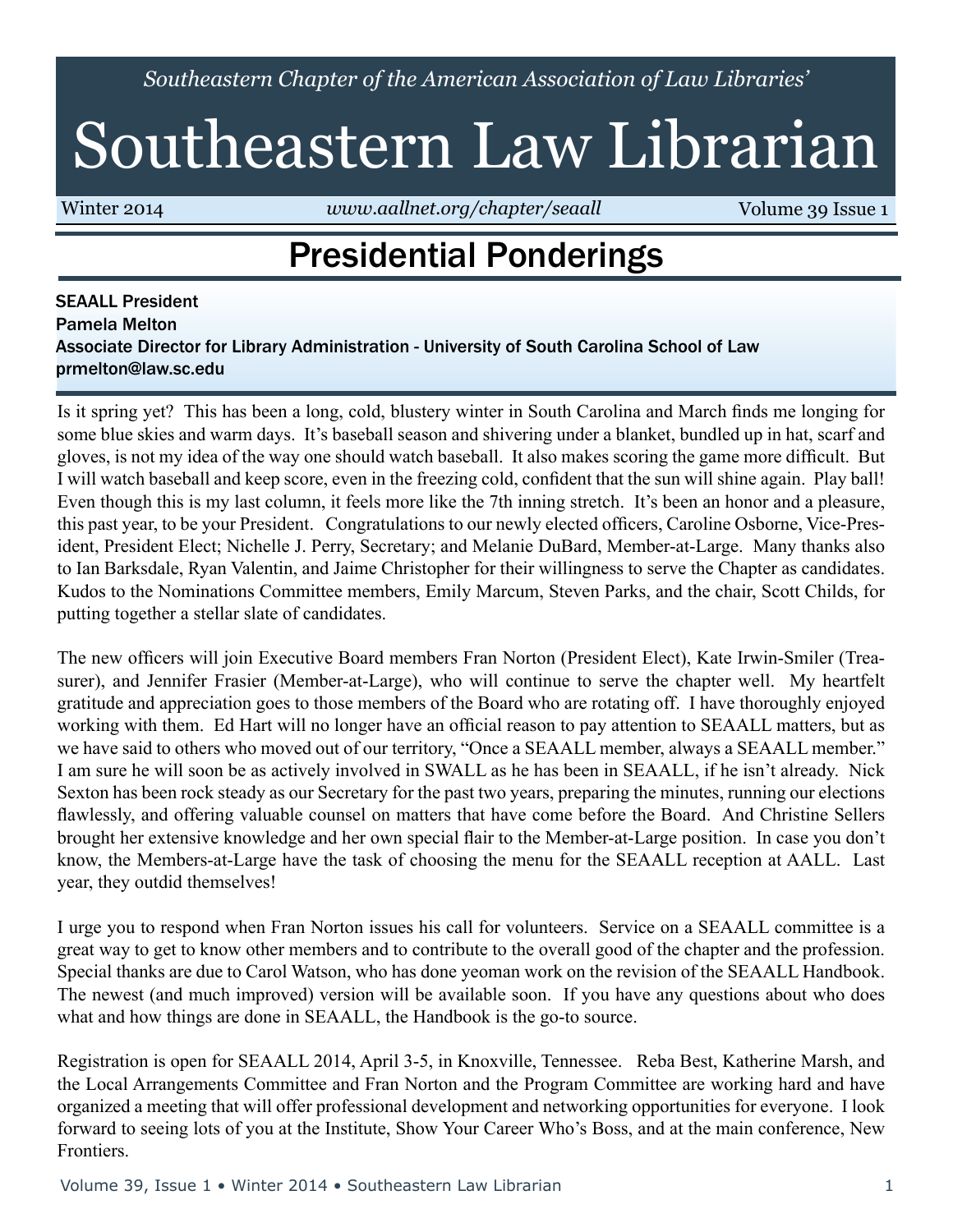### **Contents**

- **1 -- Presidential Ponderings** *by Pamela Melton*
- **3 -- 2014 SEAALL Knoxville**
- **4 -- By Laws Amendment Proposal** *by Ed Hart*
- **9 -- 2013-2014 SEAALL Officers**
- **10 -- 2014-2015 SEAALL Officers**
- **11 -- Submission Guidelines**

### Reader Feedback

If you have suggestions of articles or features you would like to see in the Southeastern Law Librarian please contact Heather Casey, hec29@law.georgetown.edu.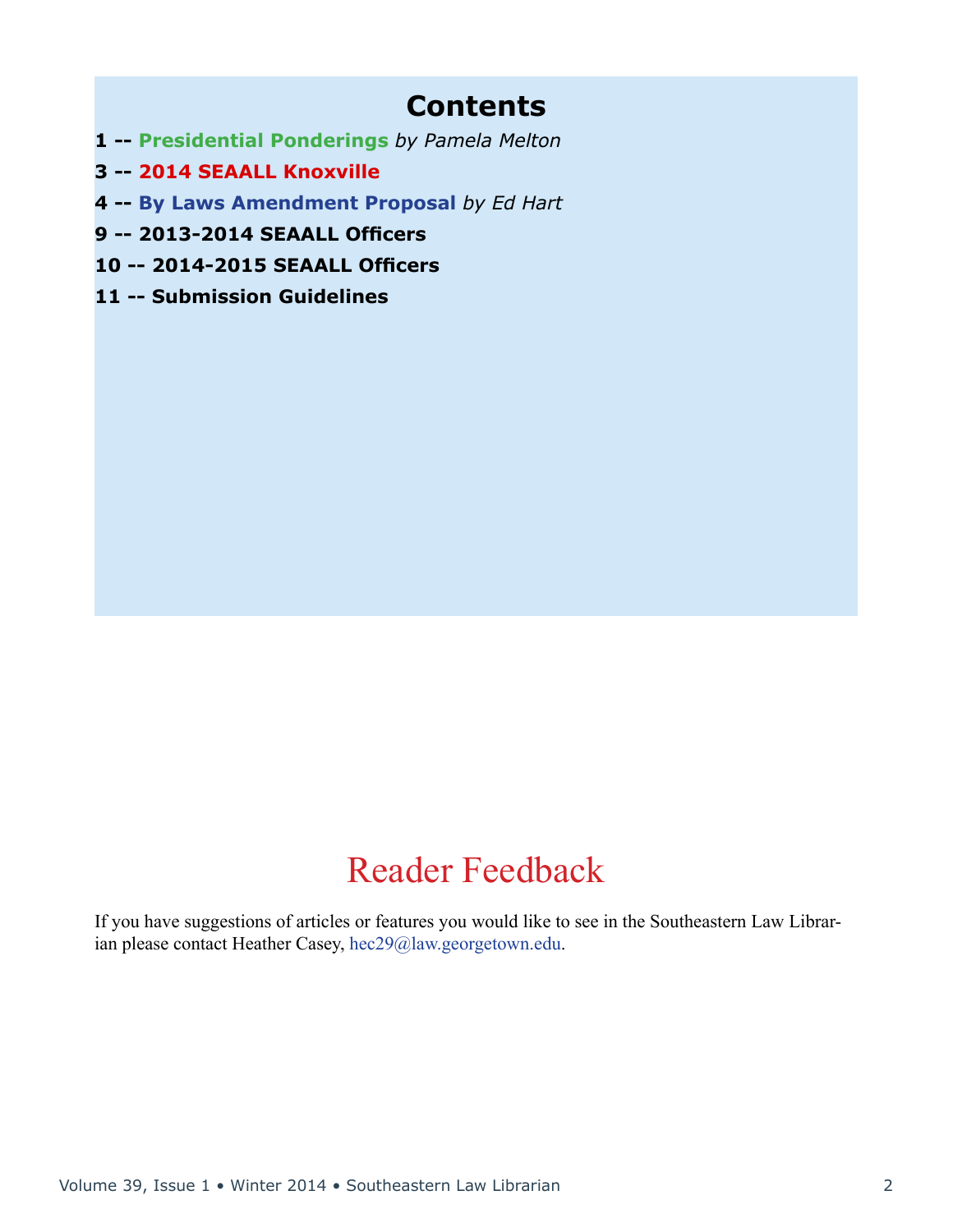

### The Annual Meeting will be here in less than a month!

- A few reminders and points of interest:<br>1) Register here for the conference, i 1) [Register here for the conference](http://library.lmunet.edu/seaall2014), if you haven't already done so.<br>2) Don't forget to donate to the Dolly Parton Imagination Library, t
- 2) Don't forget to donate to the [Dolly Parton Imagination Library](http://www.knoxlib.org/calendar-programs/programs-and-partnerships/imagination-library/donate-imagination-library), this year's service project.
- 3) Get ready for a fascinating keynote address by Dr. William M. Bass, the wellknown founder of the [Forensic Anthropology Center](http://fac.utk.edu) at the University of Tennessee. Interesting trivia: Patricia Cornwell's crime fiction novel The Body Farm was inspired by Dr. Bass's work.

This year's headquarters hotel, [the Crowne Plaza](http://www.ihg.com/crowneplaza/hotels/us/en/knoxville/tyssh/hoteldetail%3F_requestid%3D338653), is within easy walking distance of more than 25 non-chain restaurants and bars, boutiques, an independent bookstore, museums, theaters and other miscellaneous points of historical interest. Below are links to some area highlights.

Downtown:

1. [Market Square,](http://knoxvillemarketsquare.com) the historical heart of downtown, with plenty of dining, shopping, and people-watching options.

2. [World's Fair Park,](http://worldsfairpark.org) home of the Sunsphere and the Knoxville Museum of Art.

3. [The Old City,](https://www.facebook.com/OldCityKnoxville) a mix of eclectic restaurants and shops.

4. [Gay Street,](http://en.wikipedia.org/wiki/Gay_Street_%28Knoxville%29) home to theaters, museums, and locally-owned shops.

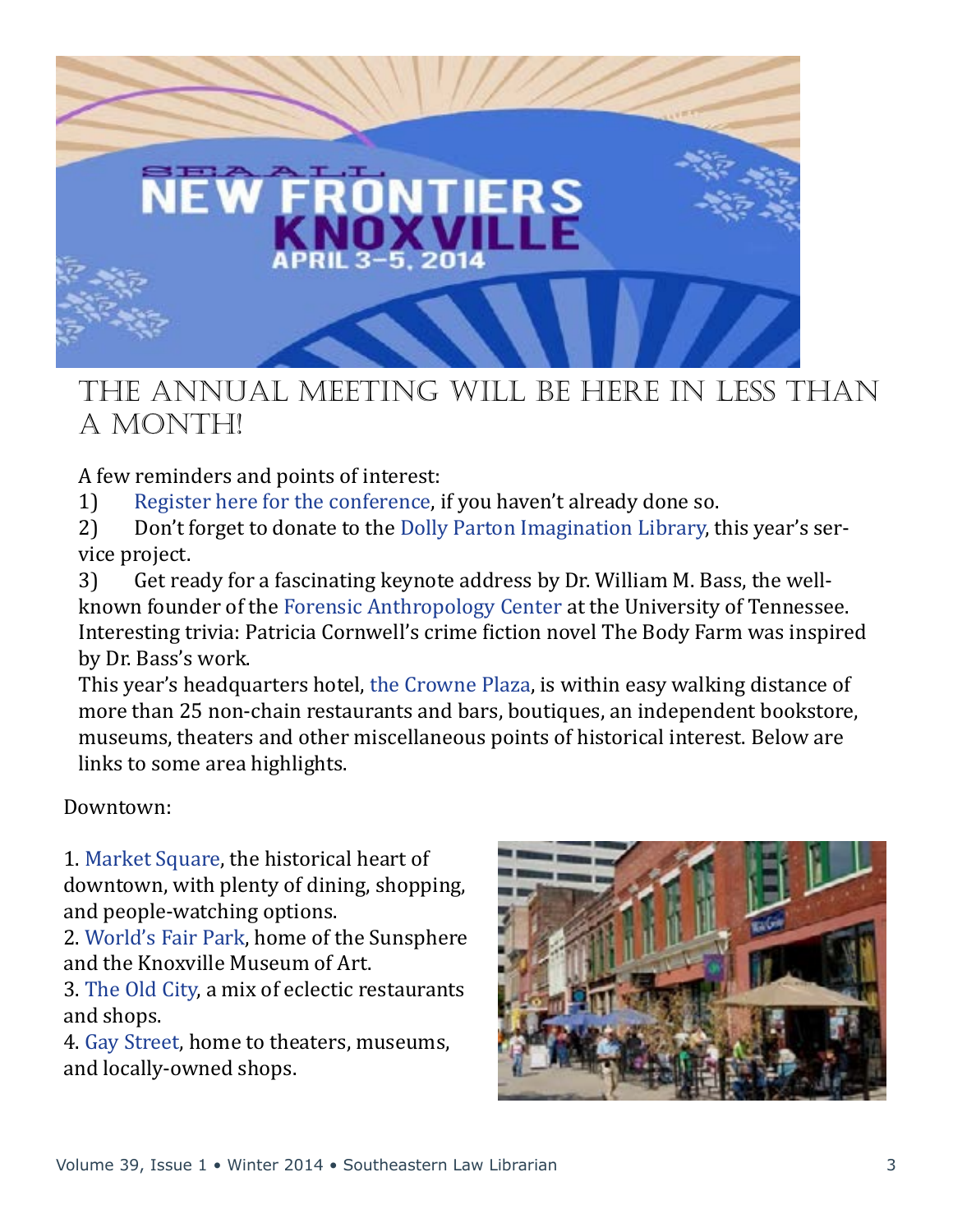Submitted by Edward Hart, Past President

At our annual business meeting in Knoxville, I ask that the membership vote on the approval of four amendments to our chapter's bylaws.

First, is to bring our Article IV: Anti-discrimination in line with AALL's with the addition of gender identity among the statuses for which membership or participation shall not be denied or abridged.

Second, the Nominating Committee shall be appointed by the Executive Board, not just the President. This will increase the transparency of our selection process of candidates to run for chapter office.

Third, correction in the details about the term of the President to reflect it is for three years serving as Vice-President/President-Elect, President, and Past President.

Fourth, remove an unnecessary 'or.'

You can read the amended Bylaws in the following pages and also at the chapter's website: http://www.aallnet.org/chapter/seaall/documents/SEAALLBylaws\_AmendmentsMarked\_Mar2014.docx Please contact me if you have any questions or concerns about these amendments.



**Please note: Because of the limitations of the software used for this newsletter, the following proposed bylaws are shown with the changes made. If you want to see what they would look like with the old language left in, please use the link shown above to look at the bylaws as they currently stand.**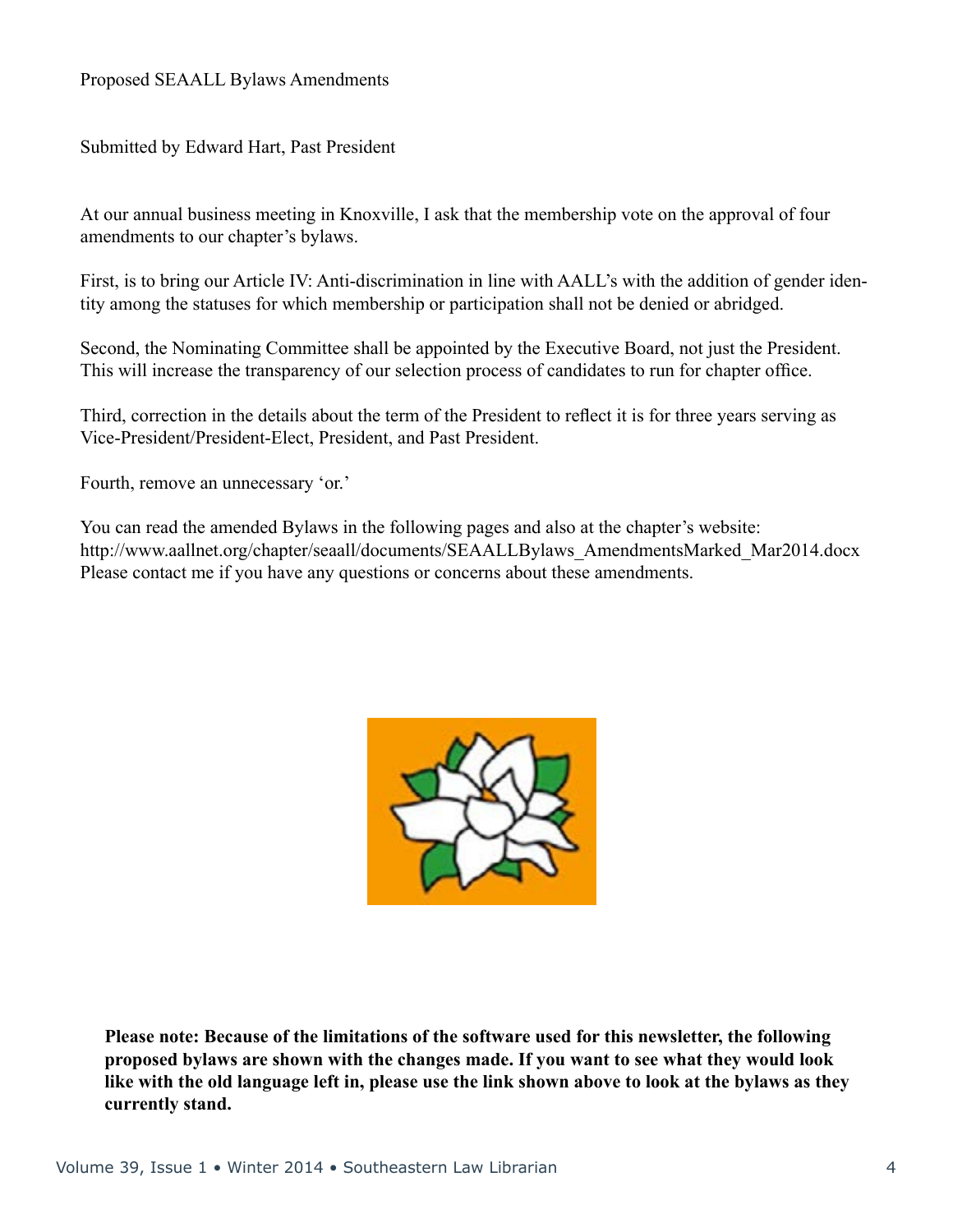#### *Bylaws of the Southeastern Chapter of the American Association of Law Libraries Approved July 23, 2012 Draft Text with 2014 Amendments*

#### **Article I. Name**

The name of this organization shall be Southeastern Chapter of the American Association of Law Libraries, Inc. (SEAALL), a chapter of the American Association of Law Libraries.

#### **Article II. Object**

*Section 1.* 

The Chapter is established for educational and scientific purposes. It shall be conducted as a nonprofit corporation to promote librarianship, to develop and increase the usefulness of law libraries, to cultivate the science of law librarianship and to foster a spirit of cooperation among the members of the profession, particularly those in the Southeastern United States.

*Section 2.*

The chapter shall conduct its affairs in conformity with the Bylaws of the American Association of Law Libraries.

#### **Article III. Geographic Designations**

The Southeastern Chapter of AALL includes the following states: Alabama, Florida, Georgia, Kentucky, Louisiana, Maryland, Mississippi, North Carolina, South Carolina, Tennessee, Virginia and West Virginia. The District of Columbia, Puerto Rico, and the U.S. Virgin Islands also belong to this chapter.

#### **Article IV. Anti-Discrimination**

Membership in SEAALL or participation in any activity of SEAALL shall not be denied or abridged to any individual on account of race, color, religion, gender, age, national origin, disability, sexual orientation, or gender identity.

#### **Article V. Membership**

#### *Section 1. Membership Categories*

A. Individual Members

Any person officially connected with a law library, or with a separately maintained law section in any library, and currently or within the last seven years, employed at least 30 percent full-time may become an active individual member upon determination of eligibility by the Membership Committee and payment of annual dues. The Membership Committee's ruling may be appealed to the Executive Board.

B. Student Members

Any person officially enrolled at least half-time in a degree program related to law librarianship shall become a student member upon payment of annual dues provided that membership in this category is limited to five consecutive years. The Executive Board is empowered to adopt procedures for verifying student status. C. Institutional Members

Any law library may become an institutional member upon payment of annual dues. The Executive Board is empowered to determine whether the institution applying for membership is a law library. Such persons on the staff of an institutional member as are designated by the librarian and for whom the institutional member has paid its annual dues in accordance with Article IV bylaws Section 1B shall be entitled to individual membership in the Chapter without the payment of additional dues.

#### D. Associate Members

Persons, companies, and institutions not connected with law libraries, residing in or outside of the Southeastern region, or connected with law libraries but residing outside the region may be selected to associate membership by the Executive Board and shall pay annual dues.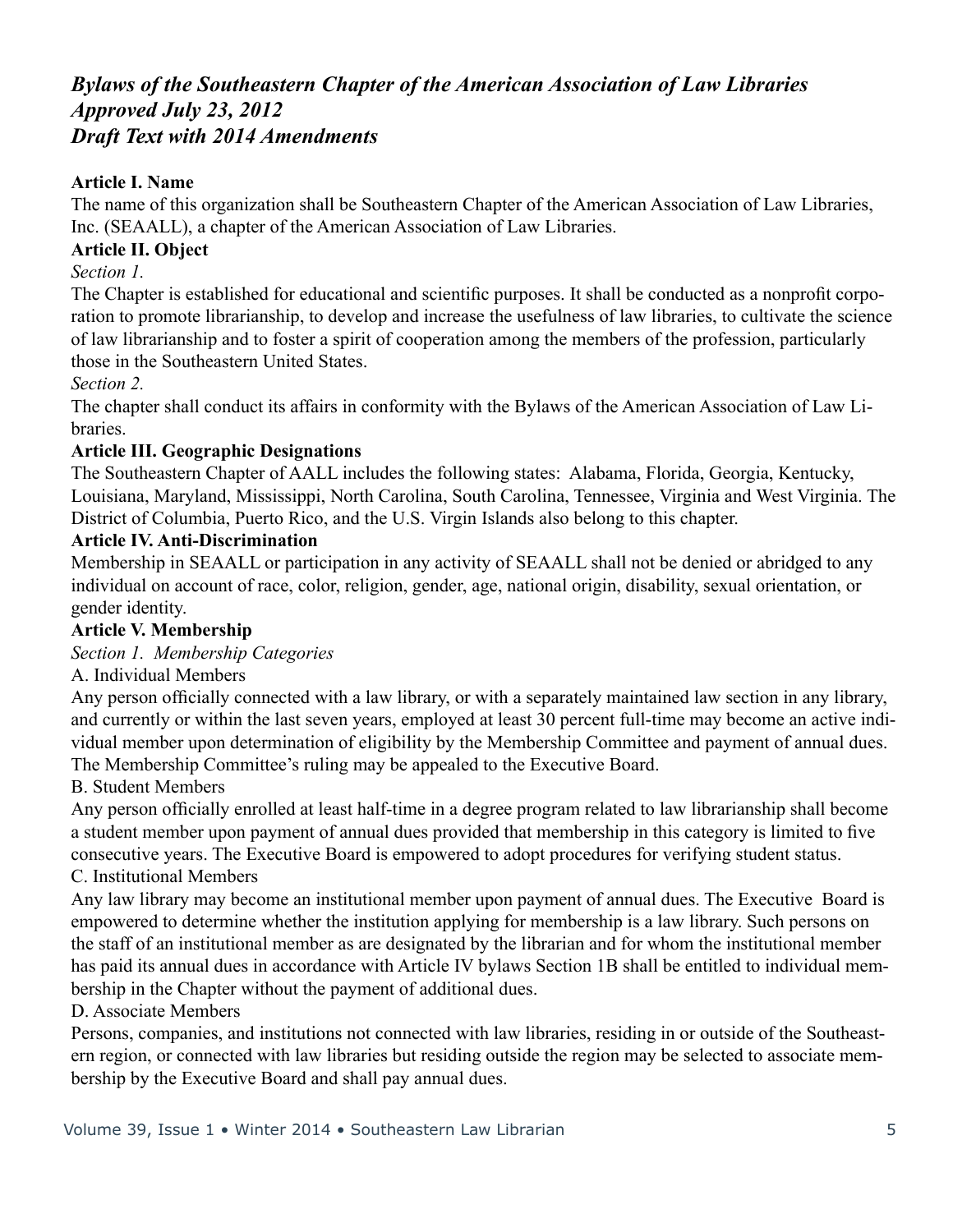#### E. Life Members

The Chapter may at any regular meeting by a vote of two-thirds of those present elect to life membership librarians retired from full-time active library work who have been members of the Chapter for at least 10 years, who have reached the age of 55 years (unless retirement was earlier due to health reasons), and have a record of substantial service to the chapter.

F. Honorary Members

The Chapter may at any regular meeting by a vote of two-thirds of those present elect nonmembers as honorary members.

*Section 2. Attributes of Membership* 

#### A. Rights and Privileges

1. All members have the right to vote.

2. The right to hold office shall be restricted to active members in the following membership categories: individual, institutional, and life.

3. The right to access the Chapter Newsletter and the Chapter Membership Directory shall be shared by all members.

B. Dues

1. The annual dues shall be set by the Executive Board or as specified in the current Chapter Handbook. Life members and honorary members shall not be assessed dues. Individual, associate, and institutional dues shall be paid no later than three months after the due date appearing on the dues notice. The treasurer shall suspend the membership of any person who has not paid within the time allotted. A suspended membership shall be restored upon payment of dues for the current year.

3. The fiscal year of the Southeastern Chapter of the American Association of Law Libraries shall be April 1 - March 31.

#### **Article VI. Meetings**

*Section 1. Annual Meeting* 

An annual meeting of the chapter shall be held at such time and place to be determined by the Executive Board. A chapter meeting shall also be held at the AALL Annual Meeting, when the conference schedule permits, for the purpose of discussing future programs and projects and submitting progress reports on chapter activities. The Executive Board shall be charged with the duty of scheduling and making arrangements for such meetings. Attendance at these meetings shall not be limited to the Executive Board, but will be extended to the entire membership.

#### *Section 2. Other Meetings*

The President may call other meetings of the chapter as deemed necessary or when requested to do so by the Executive Board. The President shall provide reasonable notice of such meetings to each member of the chapter.

In the event of the absence of the President and Vice President/President-Elect from any chapter meeting, one of the other members of the Executive Board shall be selected to preside by majority vote of Executive Board members in attendance.

*Section 3. Quorum* 

A majority of members attending a meeting shall constitute a quorum.

#### *Section 4. Rules of Procedure*

Meetings of the Chapter and Executive Board shall be conducted in accordance with the current edition of the AIP Standard Code of Parliamentary Procedure except as otherwise specified by the chapter Articles or Bylaws.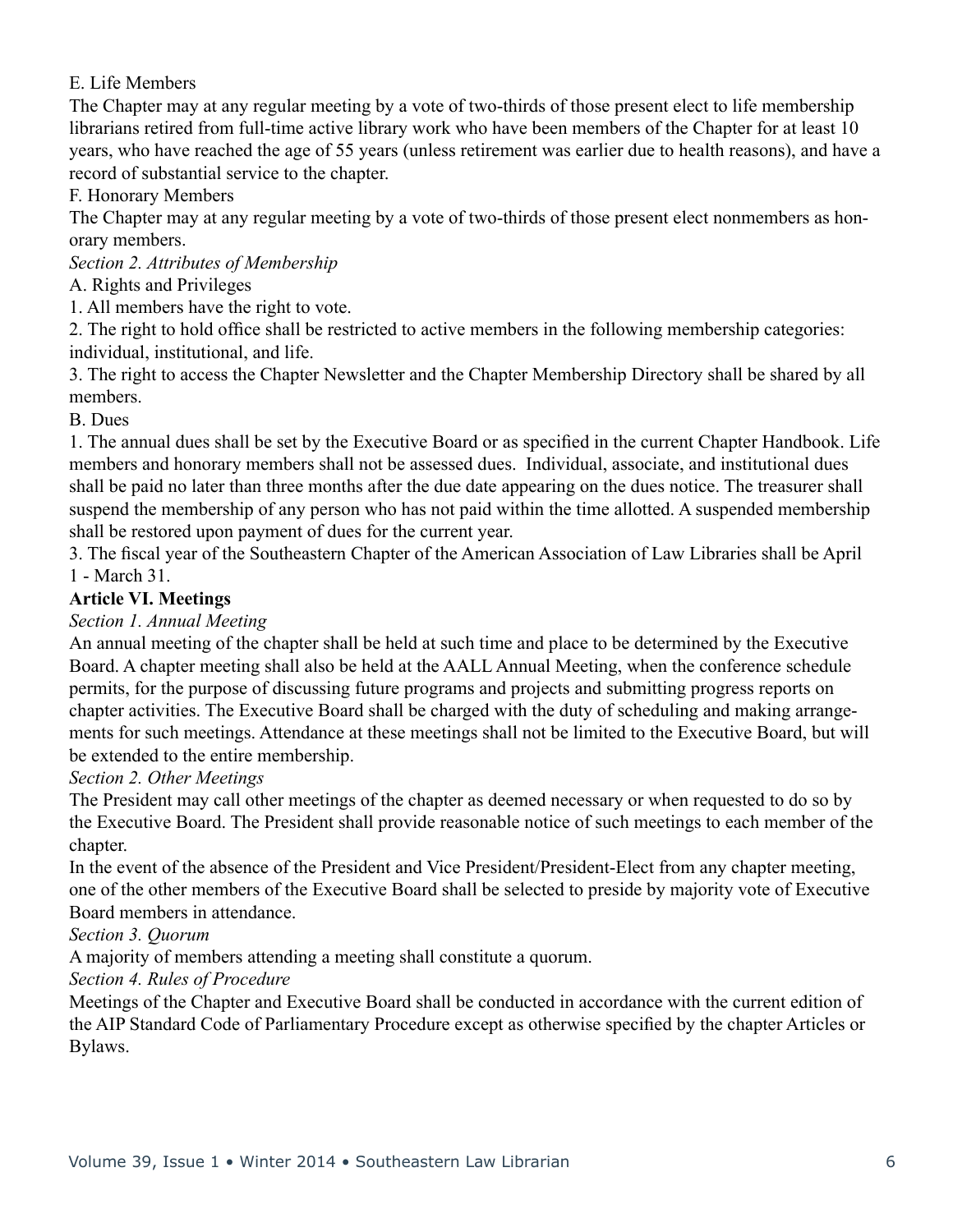#### **Article VII Nominations and Elections**

*Section 1. Nominations* 

#### A. Nominating Committee

The Executive Board shall appoint a Nominating Committee who shall submit the names of the candidate or candidates for each of the following offices by December 1 of the fiscal year in which the election is to be held: Vice President/President-Elect, Secretary, Treasurer and Member-at-Large.

B. Additional Nominations

Additional nominations may be made by any member by communicating in writing such nomination to the President.

#### *Section 2. Method of Election*

The Vice President/President-Elect shall be elected by electronic ballot in February of each year. The Secretary and a Member-at-Large shall be elected by electronic ballot in February of each even numbered year. The Treasurer and a Member-at-Large shall be elected by electronic ballot in February of each odd-numbered year. The candidates receiving the largest number of votes shall be declared elected. The membership is to be notified by the Secretary of the outcome of the election by electronic means or at a meeting of the Chapter. In case of a tie vote, a run-off election shall be held by distribution of a special ballot.

*Section 3. Special Elections* 

#### A. Rationale

In the event that the office of the Vice President/President-Elect becomes vacant, a special election shall be held to fill that office for the remainder of the unexpired term.

B. Nominations for Special Elections

Candidates for this special election will be selected by the Executive Board.

C. Method of Election

At the discretion of the Executive Board, the special election may be held by electronic vote or by voice vote at a Chapter meeting. The candidates receiving the largest number of votes shall be declared elected.

#### **Article VIII. Officers**

*Section 1. Officers*

The officers of the Chapter shall consist of a President, Vice President/President-Elect, Secretary, Treasurer, and two Members-at-Large.

*Section 2. Duties of Officers* 

These officers shall perform the duties usually pertaining to their offices and such other duties as may be assigned by the Executive Board or as specified in the current Chapter Handbook.

*Section 3. Terms of Office* 

The Vice President/President-Elect shall serve a three-year term, the first year as Vice President, the second year as President, and the third year as Past President. A new Vice President/President-Elect shall be elected each year. The Secretary and Treasurer shall each serve a two-year term, and shall be elected every other year. The Members-at-Large shall serve two-year terms, with the terms staggered so that one new Memberat-Large assumes office each year. Officers shall serve until the adjournment of the annual business meeting.

#### **Article IX. Executive Board**

There shall be an Executive Board consisting of the officers named above and the immediate past President. **Article X. Committees** 

There shall be such standing or special committees as the Executive Board or the membership shall create.

#### **Article XI. Amendments to Bylaws**

Section 1. Filing and Notice

Any proposed amendments to the Articles or the Bylaws shall be filed with the Secretary. Notice shall be given to members in one of the following ways: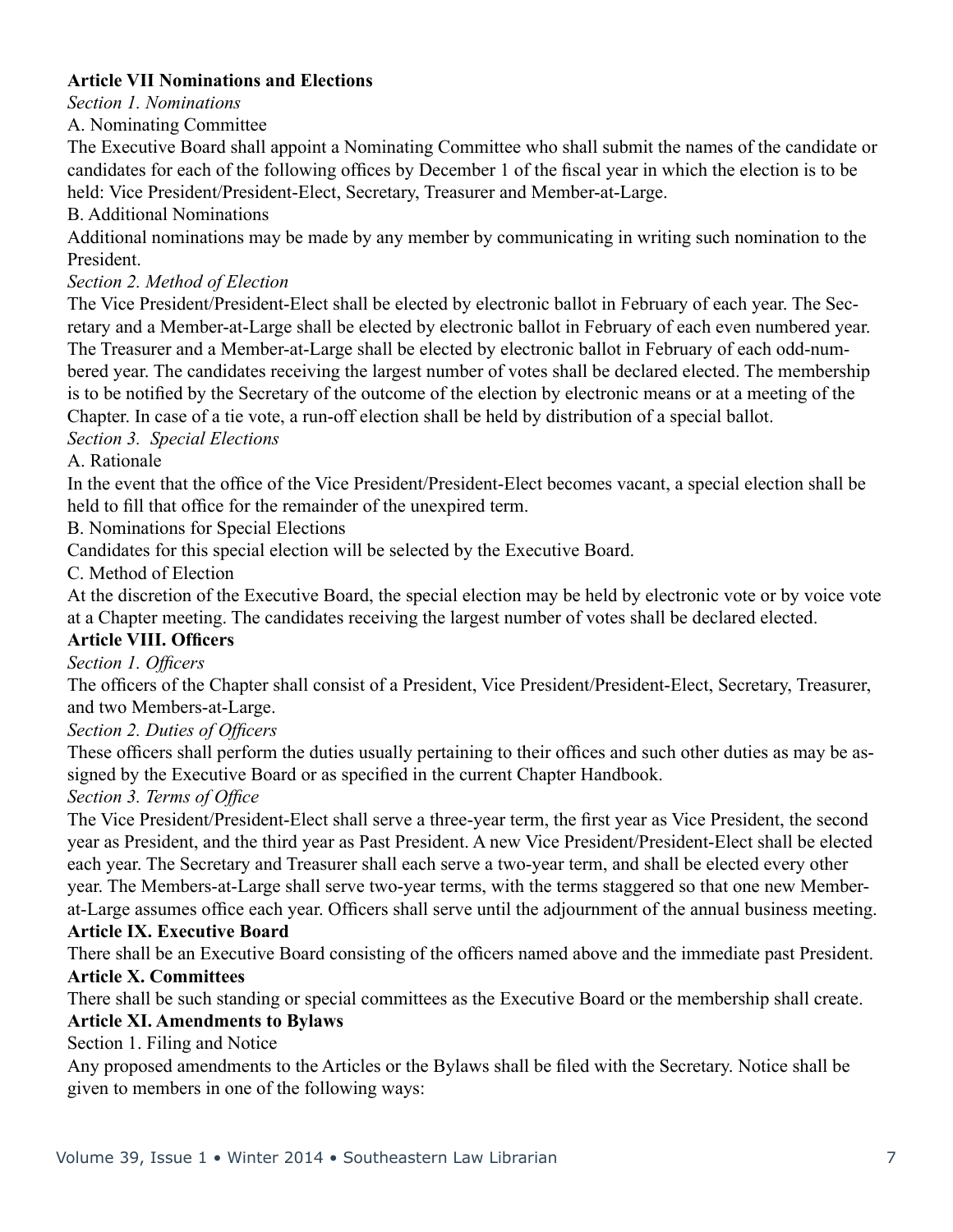A. Notice shall be provided or published in the Chapter Newsletter at least 30 days prior to balloting,

B. Or, notice shall be sent by the secretary to all members by electronic means at least 30 days prior to balloting.

#### *Section 2. Balloting*

#### A. Ballots

Electronic ballots may be used for the purpose of changing the Articles or Bylaws provided that ballots shall be made available by the Secretary to the membership immediately following a meeting where the amendments were discussed or 30 days after notice of the proposed amendments has been distributed to the membership. The Executive Board must specify the time for closing the balloting, but in no case shall it be less than 30 days after the sending of the ballots.

#### B. Voice Ballots

Voice ballots may be used for the purpose of changing the Articles or Bylaws at any regularly scheduled meeting of the chapter, provided that the proposed amendments and a summary of the changes have been:

1. Provided by the Secretary to the membership at least 30 days prior to the meeting,

2. Or, published in the Chapter Newsletter at least 30 days prior to the meeting.

#### *Section 3. Successful Election*

If two-thirds of the members present and voting at a meeting or two-thirds of the members casting valid electronic ballots are in favor of such amendment, it shall stand adopted.

#### *Section 4. Approval of Amendments*

Amendments of these Bylaws shall be submitted to the American Association of Law Libraries Committee on Constitutions and Bylaws by the President upon adoption by the membership of the chapter.

#### **Article XII. Nonprofit Status and Dissolution**

#### *Section 1. Restrictions*

No part of the Chapter's earnings or assets shall inure to the benefit of any member or officer except as reasonable compensation for services rendered. In addition, the Chapter shall not attempt to influence legislation as a substantial part of its activities and it shall not participate in any campaign activity for or against political candidates.

#### *Section 2. Dissolution*

Upon dissolution of the Chapter, any assets remaining after payment of or provision for its debts and liabilities shall be disposed of by the Executive Board exclusively for the purposes of the Chapter or distributed to organizations that are qualified as tax-exempt organizations under section 501(c)(3). Any assets not so disposed of shall be disposed of by a court of jurisdiction in the county in which the Chapter is registered. The court shall dispose of the assets as required of the Chapter.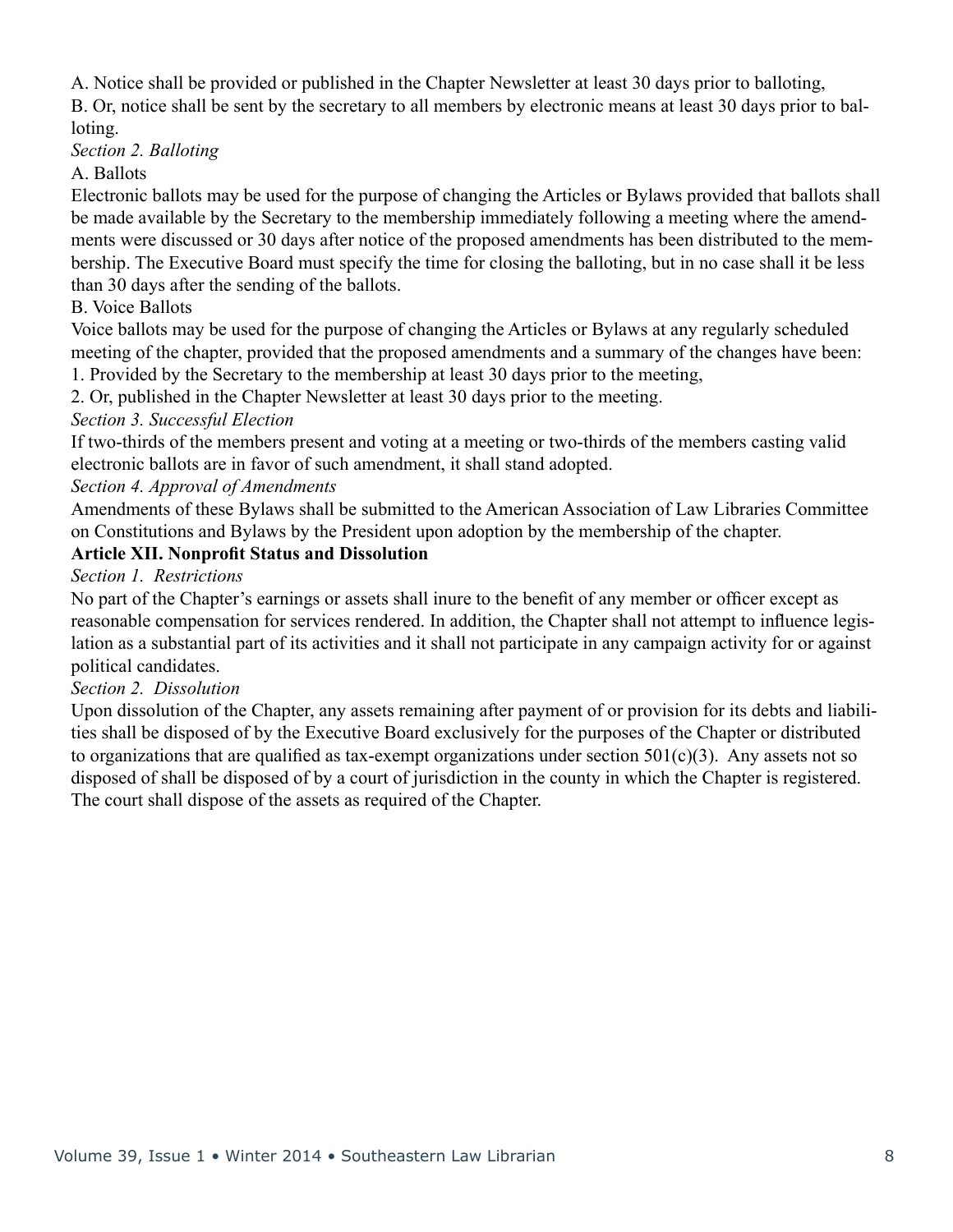# SEAALL Officers 2013 - 2014

| <b>President</b>                                                                                                    | 701 Main Street                                                                                                   |
|---------------------------------------------------------------------------------------------------------------------|-------------------------------------------------------------------------------------------------------------------|
| Pamela Melton                                                                                                       | Columbia, SC 29208                                                                                                |
| Associate Director for Library Administration                                                                       | Phone: 803-777-3361                                                                                               |
| University of South Carolina School of Law                                                                          | Fax: 803-777-9405                                                                                                 |
| Coleman Karesh Law Library                                                                                          | Email: prmelton@law.sc.edu                                                                                        |
| <b>Vice-President/President Elect</b>                                                                               | 400 Royal Street, 2nd Floor                                                                                       |
| Francis X. Norton, Jr.                                                                                              | New Orleans, LA                                                                                                   |
| <b>Head of Public Services</b>                                                                                      | Phone: 504-310-2405                                                                                               |
| Law Library of Louisiana                                                                                            | Fax: 504-310-2419                                                                                                 |
| Supreme Court of Louisiana                                                                                          | Email: FNorton@lasc.org                                                                                           |
| <b>Secretary</b>                                                                                                    | 160 Ridge Road                                                                                                    |
| <b>Nick Sexton</b>                                                                                                  | Chapel Hill, NC 27599                                                                                             |
| Clinical Assistant Professor of Law and Reference &                                                                 | Phone: 919-843-7898                                                                                               |
| <b>Information Delivery Services Librarian</b>                                                                      | Fax: 919-962-1193                                                                                                 |
| Univ. of North Carolina School of Law - Everett Law Library                                                         | Email: nsexton@email.unc.edu                                                                                      |
| <b>Treasurer</b>                                                                                                    | 1834 Wake Forest Rd.                                                                                              |
| Kate Irwin-Smiler                                                                                                   | Winston Salem, NC 27109                                                                                           |
| Reference Librarian                                                                                                 | Phone: 336-758-4009                                                                                               |
| Wake Forest University School of Law                                                                                | Email: irwinsc@wfu.edu                                                                                            |
| <b>Immediate Past President</b>                                                                                     | Gainesville, FL 32611-7628                                                                                        |
| <b>Edward Hart</b>                                                                                                  | Phone: 352-273-0721                                                                                               |
| <b>Head of Technical Services</b>                                                                                   | Fax: 352-392-5093                                                                                                 |
| University of Florida, Lawton Chiles Legal Information Center                                                       | Email: hart@law.ufl.edu                                                                                           |
| Member at Large (2012-2014)<br>Jennifer Frazier<br>State Law Librarian of Kentucky<br>State Law Library of Kentucky | State Capitol, Suite 200<br>700 Capitol Avenue<br>Frankfort, KY 40601<br>Phone: 502-564-4848<br>Fax: 502-564-5041 |
| Member at Large (2013-2015)                                                                                         | 1320 Main St, 17th Floor                                                                                          |
| <b>Christine Sellers</b>                                                                                            | Columbia, SC 29401-2239                                                                                           |
| Research Specialist                                                                                                 | Phone: (803) 255-5532                                                                                             |
| <b>Nelson Mullins</b>                                                                                               | Email: christine.sellers@nelsonmullins.com                                                                        |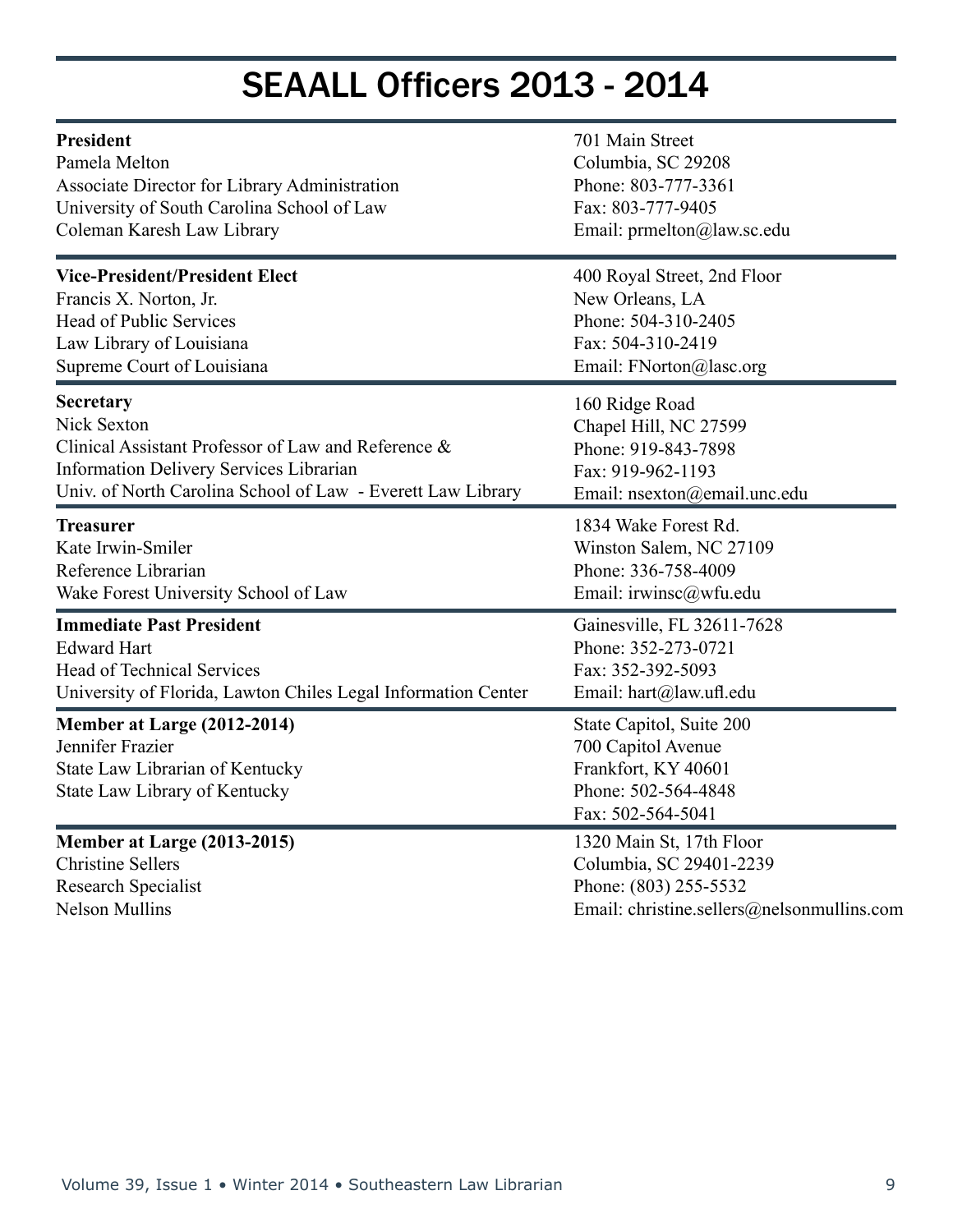### SEAALL Officers 2014 - 2015

| <b>President</b><br>Francis X. Norton, Jr.<br><b>Head of Public Services</b><br>Law Library of Louisiana<br>Supreme Court of Louisiana                                     | 400 Royal Street, 2nd Floor<br>New Orleans, LA<br>Phone: 504-310-2405<br>Fax: 504-310-2419<br>Email: FNorton@lasc.org |
|----------------------------------------------------------------------------------------------------------------------------------------------------------------------------|-----------------------------------------------------------------------------------------------------------------------|
| <b>Vice-President/President Elect</b><br>Caroline L. Osborne<br>Director of the Law Library and Professor of Legal Research<br>Washington and Lee University School of Law | 326 Sydney Lewis Hall<br>Lexington, VA 24450<br>Phone: 540-458-8545<br>Fax: 540-458-8488<br>Email: osbornecl@wlu.edu  |
| Secretary<br>Nichelle J. Perry<br><b>Assistant Law Library Director</b><br>North Carolina Central University School of Law                                                 | 640 Nelson Street<br>Durham, NC 27707<br>Phone: 919-530-5188<br>Fax: 919-530-7926<br>Email: nperry@nccu.edu           |
| <b>Treasurer</b><br>Kate Irwin-Smiler<br>Reference Librarian<br>Wake Forest University School of Law                                                                       | 1834 Wake Forest Rd.<br>Winston Salem, NC 27109<br>Phone: 336-758-4009<br>Email: irwinsc@wfu.edu                      |
| <b>Immediate Past President</b><br>Pamela Melton<br>Associate Director for Library Administration<br>University of South Carolina School of Law                            | 701 Main Street<br>Columbia, SC 29208<br>Phone: 803-777-3361<br>Email: prmelton@law.sc.edu                            |
| Member at Large (2012-2014)<br>Jennifer Frazier<br>State Law Librarian of Kentucky<br>State Law Library of Kentucky                                                        | State Capitol, Suite 200<br>700 Capitol Avenue<br>Frankfort, KY 40601<br>Phone: 502-564-4848<br>Fax: 502-564-5041     |
| Member at Large (2013-2015)<br>Melanie M. DuBard<br>Research Specialist<br><b>Nelson Mullins</b>                                                                           | 1320 Main St, 17th Floor<br>Columbia, SC 29401-2239                                                                   |